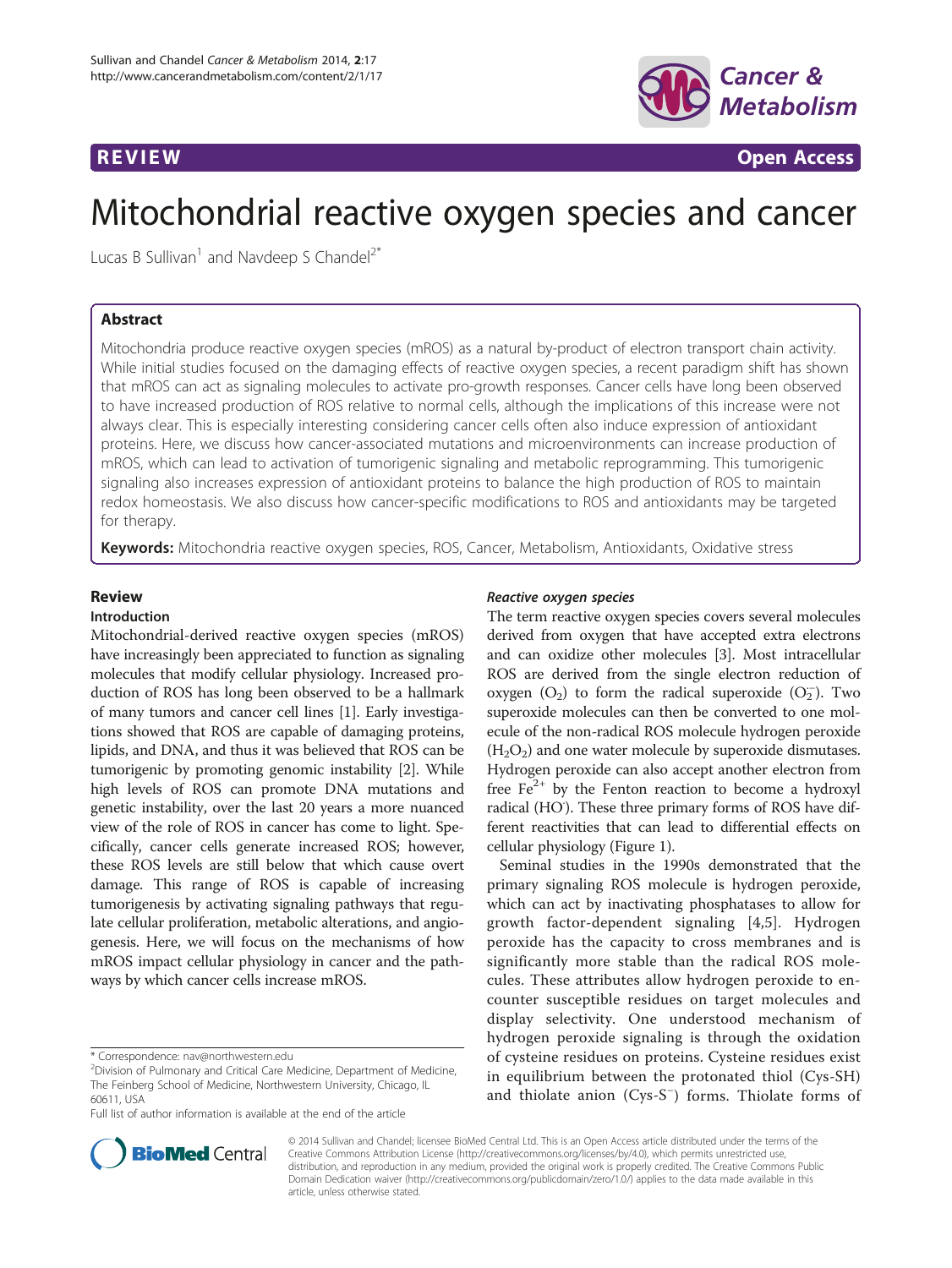<span id="page-1-0"></span>

two superoxide molecules into a H<sub>2</sub>O<sub>2</sub> and a water (H<sub>2</sub>O) molecule. Hydrogen peroxide can undergo Fenton chemistry with Fe<sup>2+</sup> to form HO<sup>\*</sup>, , which is extremely reactive and can cause cellular damage. Hydrogen peroxide can also modify redox-sensitive cysteine residues to change cellular signaling. Alternatively, hydrogen peroxide can be reduced to water by glutathione peroxidases (GPXs), peroxiredoxins (PRXs), or catalase.

cysteine are more susceptible to oxidation by hydrogen peroxide to form a sulfenic acid (Cys-SOH) residue [[6](#page-9-0)]. In regulatory cysteine residues this can cause allosteric changes within the protein to modify activity or binding partners. Alternatively, oxidation of active site cysteines can inhibit activity and thus change signaling cascades. The likelihood of cysteine oxidation of a given protein is a combination of solvent accessibility, local hydrogen peroxide concentration, and cysteine pKa [\[7](#page-9-0)]. While hydrogen peroxide is the best described signaling ROS molecule, roles for superoxide as an independent signaling molecule have also been described [[8](#page-9-0)]. In addition, other reactive oxidants such as peroxynitrite (ONOO<sup>−</sup> ) can form from a reaction between superoxide and nitric oxide (NO). These reactive nitrogen species likely have both overlapping and distinct mechanisms of mediating signaling changes with ROS since they are capable of both oxidizing and nitrating intracellular amino acids. Hydroxyl radicals likely do not play a signaling role since they are generally too reactive to display selectivity in reaction targets.

**Sources of reactive oxygen species** One major source of intracellular ROS is the NADPH oxidases. NADPH oxidases catalyze the production of superoxide from  $O<sub>2</sub>$  and NADPH. These enzymes were originally described in phagocytes, where they were shown to kill engulfed pathogens by creating locally high levels of oxidative stress [\[9\]](#page-9-0). Since this discovery, it has been observed that NADPH oxidase family members are present in many tissues in the body where they are important for non-immune functions as well [[10,11](#page-9-0)]. The presence of enzymes that specifically produce ROS

validates the model that ROS serve a controlled function in the cell, rather than simply acting as toxic byproducts. In addition, oncogenes can stimulate NADPH oxidase-dependent ROS production, which has been shown to be necessary for cell proliferation [\[12\]](#page-9-0). NADPH oxidases have been detected to be intracellularly localized to many organelles including the plasma membrane, nucleus, mitochondria, and endoplasmic reticulum. Interestingly, the endoplasmic reticulum has recently also been shown to also have NADPH oxidase-independent production of ROS as well [\[13\]](#page-9-0). While NADPH oxidases are well-described sources of intracellular ROS, when possible, this review will focus on the mechanisms and consequences of mitochondrial-derived ROS.

The largest contributor to cellular ROS is the mitochondria. It has been estimated that as much as 1% of the total mitochondrial  $O_2$  consumption is used to produce superoxide [[14,15](#page-9-0)]. The mitochondria have eight known sites that are capable of producing superoxide [[16,17\]](#page-9-0). The relative contribution of each of these sites to the total cellular ROS is unclear, however, ROS from complex I, II, and III have all been shown to have effects on cellular signaling [[16\]](#page-9-0). Interestingly, while complexes I and II release ROS into the mitochondrial matrix, complex III has the ability to release ROS to both sides of the mitochondrial inner membrane [\[18](#page-9-0)]. Theoretically, releasing ROS to the inner membrane space would allow easier access to cytosolic targets. Consistent with this hypothesis, complex III-derived ROS have specifically been shown to be required for many biological processes including oxygen sensing, cell differentiation, and adaptive immunity [\[19](#page-9-0)]. Whether the other sources of mROS have individual or simply contributory roles to the total mROS signaling is unknown.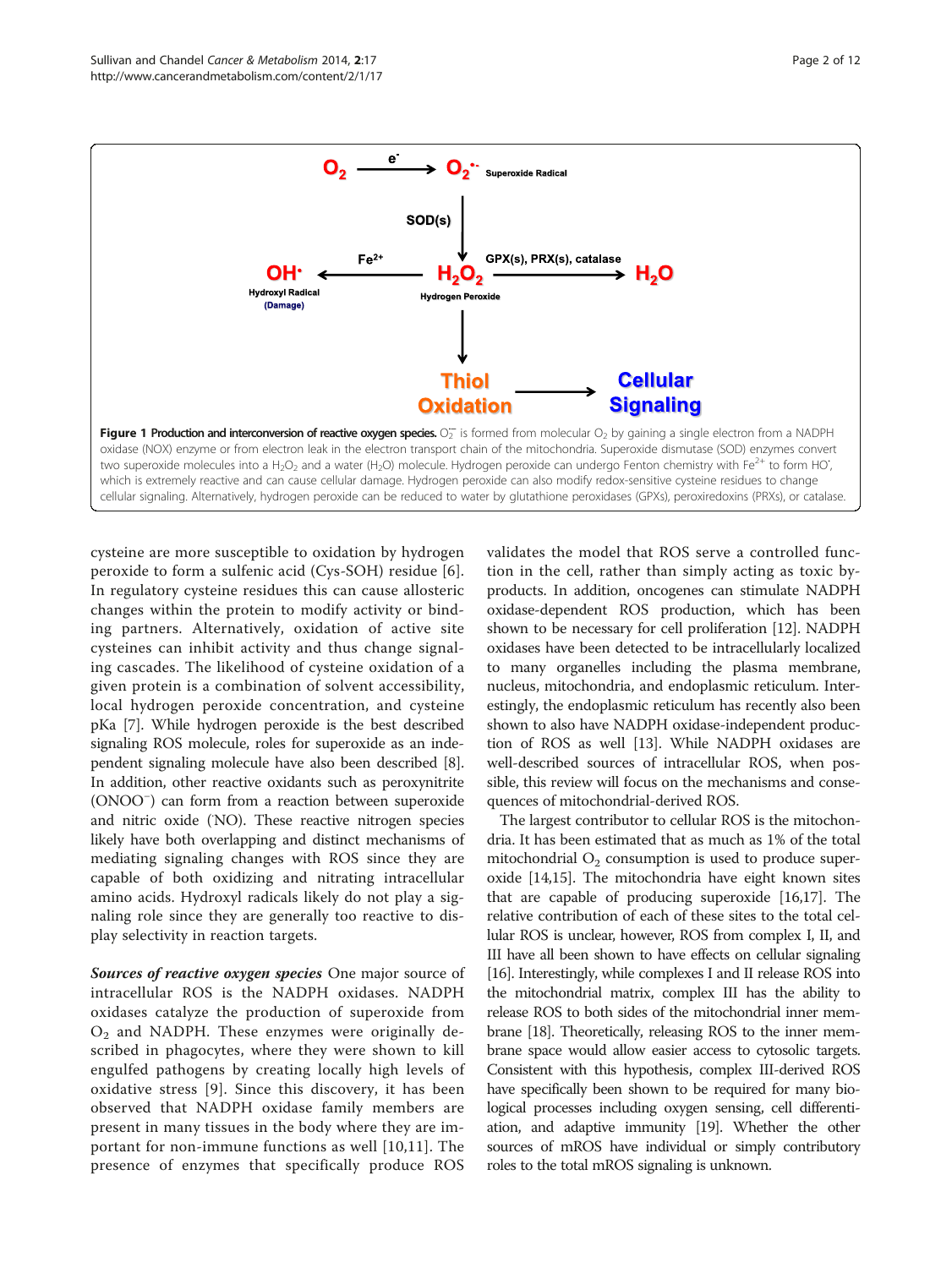Antioxidant pathways balance ROS levels Considering that mROS can modify proteins, regulation of the concentration of mROS is crucial for its ability to act as a signaling molecule. Levels of mROS are controlled both at the level of production (discussed below) and by degradation. The SOD proteins (SOD1-3) first convert two superoxide molecules into hydrogen peroxide and water, removing one reactive oxygen species per cycle. Hydrogen peroxide is then further reduced to water by a host of antioxidant enzymes including six PRXs, eight GPXs, and catalase in mammalian cells. PRXs are among the most abundant proteins in cells and have been calculated to degrade most of the intracellular hydrogen peroxide [[20,21\]](#page-9-0). GPXs also are highly active, although less abundant, and may be an important antioxidant mechanism at higher concentrations of hydrogen peroxide [[22](#page-9-0)]. In the context of ROS signaling, there is accumulating evidence that antioxidant enzymes may be modified in complex ways to facilitate specific ROS signaling events. For example, in response to growth factor signaling membrane-bound PRX1 can be phosphorylated to inhibit degradation of hydrogen peroxide. This results in localized accumulation of hydrogen peroxide and increased growth factor signaling [\[23](#page-9-0)]. Similarly, GPX1 activity can be increased by phosphorylation by c-Abl and Arg to protect against high levels of oxidative stress [\[24\]](#page-9-0). These examples, as well as the high number of PRXs and GPXs, suggest that the regulation of ROS by antioxidant enzymes may be much more intricate than simply constitutive degradation activity.

The predominant transcriptional response that increases the production of antioxidant proteins in cancer cells is through the activation of nuclear factor (erythroid-derived 2)-like 2 (NRF2) [\[25](#page-9-0)]. Stabilization of the labile transcription factor NRF2 by inhibition of its negative regulator Kelch-like ECH-associated protein 1 (KEAP1) allows it to increase expression of antioxidants including GPXs and glutathione synthesis and utilization genes [\[26,27](#page-9-0)]. One mechanism of NRF2 stabilization is by ROS-mediated oxidation of sensitive cysteine residues on KEAP1 [[28](#page-9-0)-[30](#page-9-0)]. While increased ROS is a common feature in cancer cells, NRF2 has also been shown to be essential for tumorigenesis [[31,32](#page-9-0)]. It is thus likely that the requirement for NRF2 controls ROS levels in cancer cells to maintain homeostasis. Interestingly, while NRF2 loss inhibited tumor formation, mice deficient for the antioxidant PRX1 have increased ROS and display decreased life span due to hemolytic anemia and development of malignant cancers [\[33\]](#page-9-0). Thus, small molecule increases in ROS as a result of removing a single component of the antioxidant response may increase tumorigenesis while complete loss of the antioxidant response pathway, such as in NRF2 knockout mice, results in prohibitively high levels of ROS and decreases tumorigenesis. The distinction between small changes in ROS that promote tumorigenic signaling vs. large changes in ROS that

# Mitochondrial reactive oxygen species regulate signaling pathways

cause oxidative stress to induce cell death is an important factor that will dictate the response to ROS stimuli

ROS enhance phosphoinositide 3-kinase signaling The phosphoinositide 3-kinase (PI3K) pathway is a central growth factor response pathway that is hyper-activated in many cancers. Activation of this pathway has been shown to increase proliferation, promote survival, and increase cellular mobility [[34](#page-9-0)]. Upon growth factor stimulation, growth factor receptors activate the catalytic subunit of PI3K, p110, through Ras activation or recruitment of the regulatory subunit, p85. Once activated, p110



(Figure 2).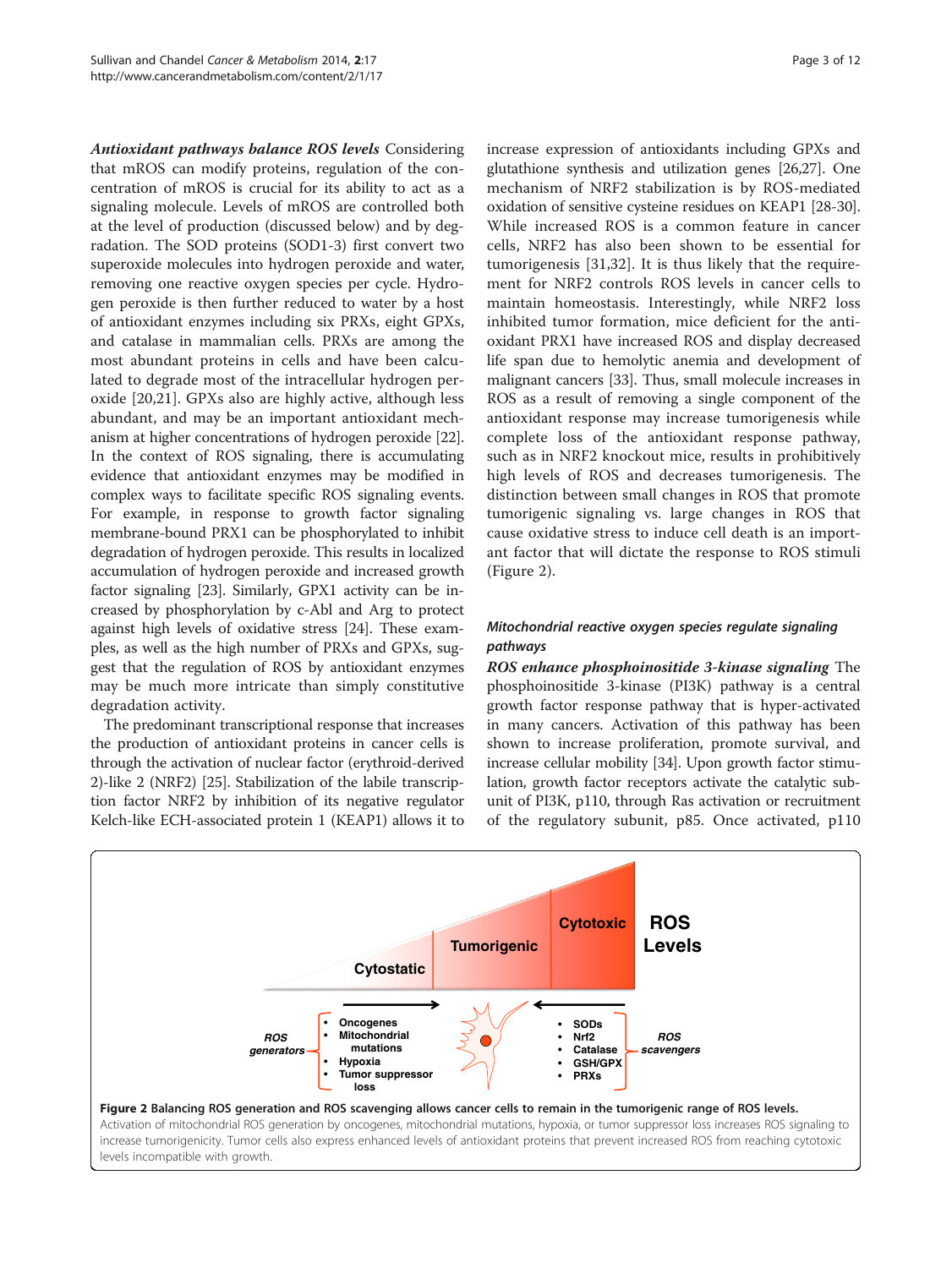<span id="page-3-0"></span>phosphorylates phosphoinositides (PI) to generate PI (3, 4, 5) P3 (PIP3). PIP3 acts as a signaling lipid by binding to the pleckstrin homology (PH) domain of Akt, causing its localization to the plasma membrane. Akt is then activated by phosphorylation from another PH domain-containing kinase, phosphoinositide-dependent kinase-1 (PDK1). Activation of Akt is an important mediator of the PI3K pathway and leads to increased cell proliferation and suppression of apoptosis. The negative regulator of this pathway, phosphatase and tensin homolog deleted on chromosome ten (PTEN), has constitutive phosphatase activity on PIP3 to convert it to the inactive form, PIP2.

The intracellular level of ROS can affect the PI3K pathway. Treatment of cells with exogenous hydrogen peroxide is sufficient to activate Akt [[35](#page-9-0)]. The primary known ROS target in the PI3K pathway is PTEN. ROS have been shown to oxidize the active site cysteine on PTEN (Cys124) resulting in a disulfide formation to another intraprotein cysteine (Cys71). This results in inactivation of PTEN and perpetual activation of the PI3K pathway [[36](#page-9-0),[37](#page-9-0)]. In addition to general ROS effects,

mROS were specifically shown to inhibit PTEN and activate Akt [[38,39\]](#page-9-0). Aside from PTEN, ROS have been shown to inhibit other phosphatases, including protein phosphatase 2A (PP2A) and protein tyrosine phosphatase 1B (PTP1B) [[40\]](#page-9-0). PP2A dephosphorylates Akt on threonine 308 and serine 493 resulting in Akt inactivation; however, PP2A dephosphorylation activity is inhibited by hydrogen peroxide [\[41](#page-9-0)]. PTP1B also suppresses Akt activity by dephosphorylation but, like PP2A, ROS inhibit PTP1B activity and increase Akt activity resulting in increased anchorage-independent growth [\[42,43](#page-9-0)]. Thus, ROS inhibit phosphatases to dysregulate PI3K signaling resulting in increased Akt signaling and enhanced proliferation and survival (Figure 3).

Mitochondrial ROS activate hypoxia-inducible factors One of the best characterized pathways shown to be responsive to mROS is the hypoxia-response pathway. Hypoxia is a prominent feature of tumor cells in vivo due to a mismatch between the high proliferative rate of tumor cells and the ability of the blood supply to provide nutrients including oxygen. Tumor cells activate hypoxia

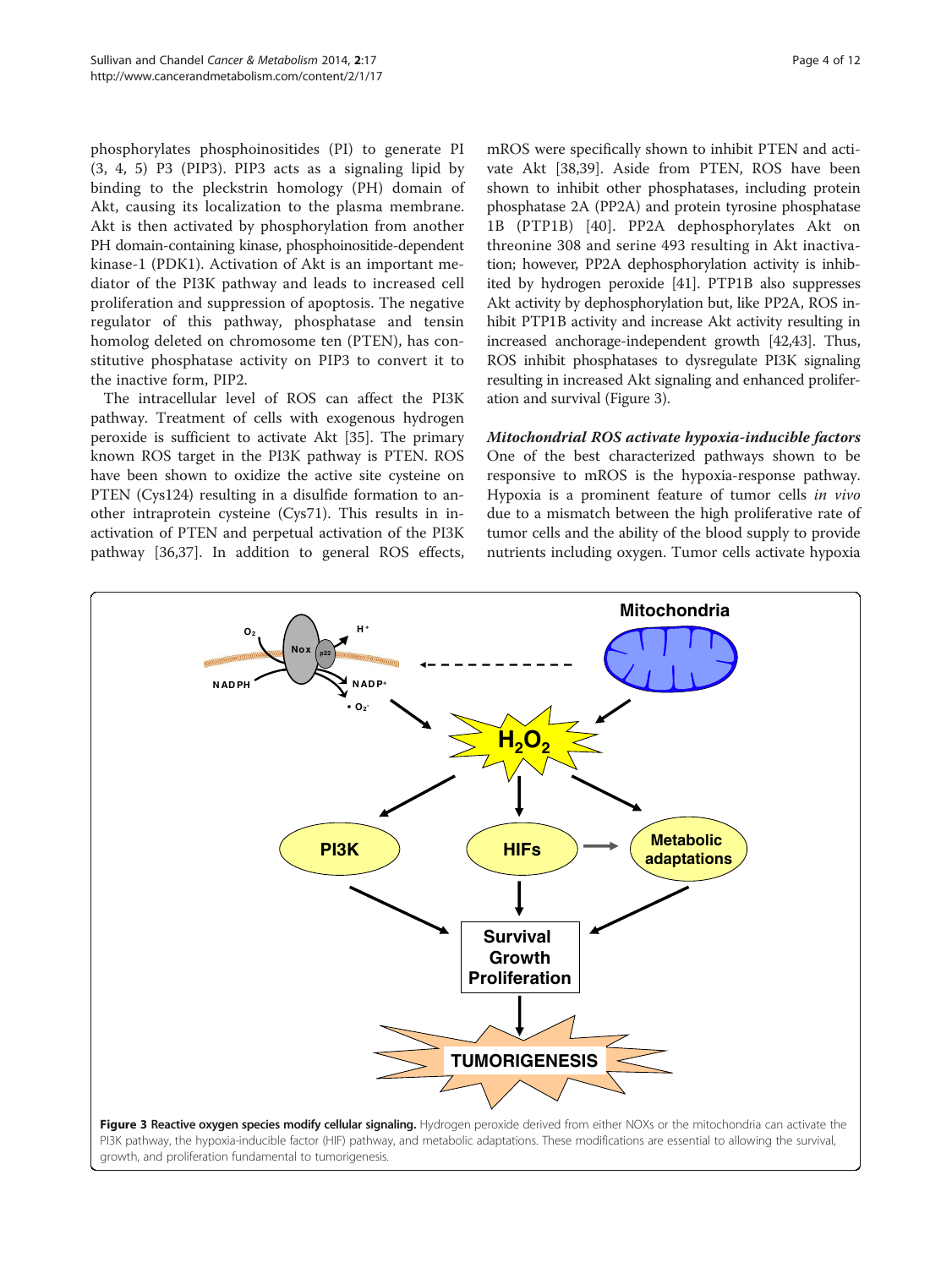inducible factors (HIFs) to activate a transcriptional network to allow tumor cells to adapt to their diminished oxygen microenvironment. The pathway consists of three hypoxia-sensitive α subunits (HIF1α, HIF2α, and HIF3α) that, upon activation, heterodimerize with the constitutively expressed HIF1β and activate transcription from hypoxia-response elements (HREs) [\[44\]](#page-9-0). Under normoxic conditions (21%  $O_2$ ), HIF $\alpha$  subunits are rapidly hydroxylated on proline residues by prolyl hydroxylase domain-containing protein 2 (PHD2) which is recognized and targeted for degradation by the von Hippel-Lindau (VHL) E3 ubiquitin ligase pathway [\[45\]](#page-9-0). When cells are exposed to hypoxia, PHD2 hydroxylation of HIFα subunits is inhibited leading to HIFα accumulation, heterodimerization, and translocation to the nucleus. The HIF heterodimer interacts with the co-activators p300 and CBP to initiate transcription of hypoxia-response genes from HREs. Appropriately for cells under hypoxia, transcriptional targets of HIFs include genes that promote survival under hypoxia, shift metabolism to increased glycolysis, and activate angiogenesis [[46\]](#page-9-0).

Exposure to hypoxia increases mROS to stabilize HIFα subunits. Initial evidence for this mechanism stems from the observation that cells depleted of their mitochondrial DNA (ρ0 cells) are incapable of stabilizing HIFα subunits under hypoxia [\[47\]](#page-9-0). ρ0 cells do not exhibit mitochondrial oxygen consumption and do not produce mROS [[48](#page-9-0)]. In addition, treatment of mitochondria-replete cells with the electron transport chain (ETC) inhibitors rotenone, myxothiazol, and stigmatellin can inhibit mROS production and inhibit stabilization of HIFα subunits under hypoxia [\[49](#page-9-0)]. In contrast, the ETC inhibitor antimycin A increases mROS and leads to increased HIFα stabilization. Further studies have identified that hypoxia increases the release of superoxide from complex III to the mitochondrial intermembrane space [\[50\]](#page-9-0). In complex III, electron transport is mediated by the Rieske-Fe-S protein (RISP), cytochrome b, and cytochrome c1. While the loss of RISP or cytochrome b eliminates mitochondrial oxygen consumption, the loss of RISP eliminates mROS production while the loss of cytochrome b retains mROS production. Importantly, cells depleted of RISP are incapable of stabilizing HIFα under hypoxia, whereas cells depleted of cytochrome b retain their ability to stabilize HIF $α$  [[51](#page-9-0)-[54\]](#page-9-0). This indicates that in hypoxia the increased release of superoxide from complex III is responsible for the inhibition of PHD2 and stabilization of HIFα subunits. How these ROS inhibit PHD2 activity is not fully understood, however, one possibility is that ROS oxidize intra-cellular Fe<sup>2+</sup>, a cofactor required for PHD2 function [[55](#page-10-0)]. Treatment of cells with mitochondrial-targeted antioxidants blocks the release of mitochondrial ROS and inhibits the stabilization of HIFα subunits under hypoxia [[56](#page-10-0)]. Furthermore, a large chemical screen designed to

uncover inhibitors of hypoxic activation of HIFs enriched for mitochondrial inhibitors of complex III [[57\]](#page-10-0). Thus, mROS are both sufficient and required for hypoxic activation of HIFs (Figure [3\)](#page-3-0). Interestingly, suppression of HIF1 $\alpha$  by treatment with antioxidants has been shown to inhibit cancer cell proliferation in vitro and in vivo [[58,59\]](#page-10-0).

Mitochondrial ROS modify metabolism The interplay between ROS levels and cellular metabolism is tightly regulated. Metabolic processes produce ROS, particularly in the mitochondria, thus metabolic fluxes need to be intimately controlled to maintain ROS homeostasis. One important mechanism of metabolic control is through HIF1α. Activation of HIF1α induces expression of glycolysis enzymes and transporters to increase glycolytic flux, as well as increases expression of PDK1 to divert glycolytic carbon away from the mitochondria [[60](#page-10-0)]. In addition, HIF1α induction of NADH dehydrogenase (ubiquinone) 1 alpha subcomplex, 4-like 2 (NDUFA4L2) suppresses complex I activity and mROS [[61](#page-10-0)]. HIF1α has also been shown to induce microRNA-210, which is sufficient to decrease expression of the ironsulfur cluster assembly proteins ISCU1/2 and decrease mitochondrial oxygen consumption, increase lactate production, and increase ROS [[62,63\]](#page-10-0). Another method by which ROS can modify metabolism is through activating NRF2. Activation of NRF2 increases synthesis of anabolic enzymes and supports tumor growth by increasing production of NADPH increasing and purine biosynthesis [[64\]](#page-10-0). ROS have also been shown to modify metabolism directly by oxidizing the glycolytic enzyme pyruvate kinase M2 (PKM2). In contrast to its constitutively active splice isoform PKM1, PKM2 is preferentially expressed in cancer cells and is unique due to its ability to be inhibited by a variety of stimuli [[65,66](#page-10-0)]. Interestingly, ROS have also been shown to inhibit PKM2 activity by directly oxidizing a cysteine residue on PKM2 [\[67](#page-10-0)]. Oxidation of this residue was shown to cause increased pentose phosphate pathway flux, increase glutathione levels, and increase proliferation under hypoxia. Importantly, inhibition of pyruvate kinase activity has been associated with increased tumorigenesis in vivo [\[68\]](#page-10-0).

# Cancer cells increase mitochondrial reactive oxygen species

**Tumorigenic mutations increase mROS** Many cancer cells show increased levels of ROS, and the signaling events and mutations that increase ROS is an area of active research. Several oncogenes have been linked to increased ROS production (Figure [4\)](#page-5-0). Exogenous expression of H-RasG12V has been shown to increase mitogenic activity of 3T3 fibroblasts, and this activity was dependent on increased ROS [[12\]](#page-9-0). In murine embryonic fibroblasts (MEFs) immortalized by a dominant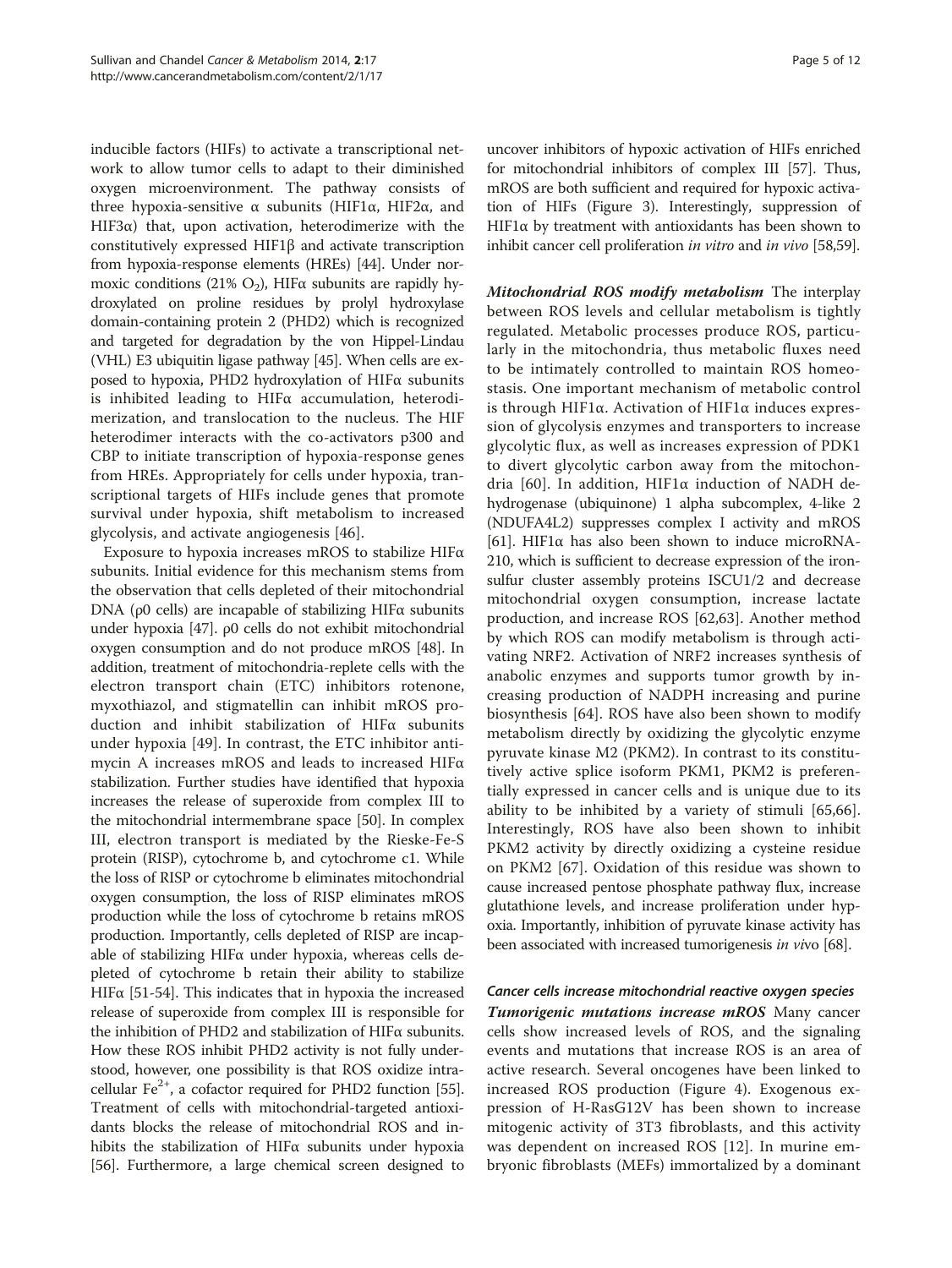<span id="page-5-0"></span>

negative p53, expression of Myr-Akt, H-RasG12V, or K-RasG12D conferred increased mROS-dependent soft-agar colony formation [\[69\]](#page-10-0). In addition, deregulated expression of Myc has also been shown to modify ROS levels. Exogenous expression of Myc increased ROS production, leading to the transformation in some cells, but ROS induced apoptosis in others [[70](#page-10-0),[71](#page-10-0)]. This suggests that the ROS effects may be dependent on cell type, other mutations, and expression level of the oncogene. Interestingly, in mouse models of cancer, activation of physiological expression of K-RasG12D, B-RafV619E, or Myc suppressed steady state levels of ROS [\[31](#page-9-0)]. This suppression was shown to be mediated by induction of the NRF2 antioxidant program, and thus it is not clear if oncogenes in this context modify the ROS production or simply decrease steady state ROS by increased expression of antioxidant proteins. Another possibility is that NRF2 expression suppresses the total cell ROS levels, but localized increases in compartmentalized ROS (such as mROS) are maintained to promote tumorigenic signaling.

Several tumor suppressors have been shown to have ROS inhibitory functions. The most common of them, the tumor suppressor p53, known as 'the guardian of the genome' is lost or mutated in approximately 50% of cancers [\[72](#page-10-0)]. Classically, it has been shown that in response to telomere erosion, oncogene activation, or genotoxic stress that activation of p53 suppresses cancer formation by inducing apoptosis and senescence [\[73](#page-10-0)]. However, recent evidence has shown that endogenous expression of p53 with mutations that prevent its ability to cause cell cycle arrest, apoptosis, or senescence still maintains its tumor suppressive function [[74\]](#page-10-0). Interestingly, this mutated p53 retained its ability to control metabolic homeostasis and suppress ROS. In addition, treatment of xenografts with the antioxidant N-acetyl cysteine (NAC) suppressed tumor growth in p53 null cancer

cells, but not p53 replete cells [\[75\]](#page-10-0). These data suggest that p53-mediated tumor suppression may be, in part, due to its ability to suppress ROS (Figure 4).

The sirtuins are a family of NAD<sup>+</sup>-dependent proteins that have been linked to control of metabolic state and cell signaling. Although disputable, several of the sirtuins, including SirT1, SirT2, SirT3, and SirT6, have been implicated to act as tumor suppressors [\[76\]](#page-10-0). SirT3, one of the three mitochondrial sirtuins, modulates mitochondrial function by deacetylation of proteins of the electron transport chain, the tricarboxylic acid (TCA) cycle, and antioxidant defense [\[77](#page-10-0)]. A survey of human tumors has shown that SirT3 protein expression is significantly decreased in tumors and deletion of at least one copy of SirT3 has been observed in 20%–30% of cancers [[78](#page-10-0)]. Loss of SirT3 expression by genetic knockout or small hairpin RNA (shRNA) increased mROS, while overexpression of SirT3 suppressed mROS [\[78,79](#page-10-0)]. These changes in mROS by SirT3 expression directly correlated with proliferation rate of cancer cells in vitro and in vivo and could also be modulated with antioxidants.

Mitochondrial mutations increase mROS Mutations in mitochondrial DNA (mtDNA)-encoded ETC proteins have been reported in a wide variety of human tumors [[80\]](#page-10-0). Considering cells contain thousands of copies of mtDNA per cell, these mutations typically occur in only a fraction of the total cellular mtDNA, a condition known as heteroplasmy. Heteroplasmic mutations have been observed to be enriched in tumors relative to normal tissue and have been implicated to confer a selective advantage in tumorigenesis [[81\]](#page-10-0). Heteroplasmic mutations in complex I have been shown to increase mROS, increase colony formation in soft agar, and increase tumor formation in vivo [\[82\]](#page-10-0). Further, reconstitution of complex I activity using the yeast complex I analog NDI1 suppressed mROS, mROS-mediated activation of Akt and HIF1 $\alpha$ , and colony formation in soft agar [\[83](#page-10-0)]. Perhaps the strongest evidence for the role of heteroplasmic mutations in tumorigenesis comes from a study in which the mtDNA from a poorly metastatic cell line was switched with that of a highly metastatic cell line. Upon acceptance of the new mtDNA, the recipient tumor cells acquired the metastatic characteristics of the opposite cell line [\[84](#page-10-0)]. Heteroplasmic mutations in the complex I subunit NADH dehydrogenase subunit 6 (ND6) were shown to increase metastatic potential through increased mROS production and activation of HIF1α. Furthermore, treatment of these cells with the antioxidant NAC inhibited this activity. While relatively low levels of heteroplasmic mutations (10%–60%) increase tumorigenesis, high level heteroplasmy or homoplasmic mutations in mtDNA will likely become detrimental to metabolism and thereby tumorigenicity upon sufficient loss. In support of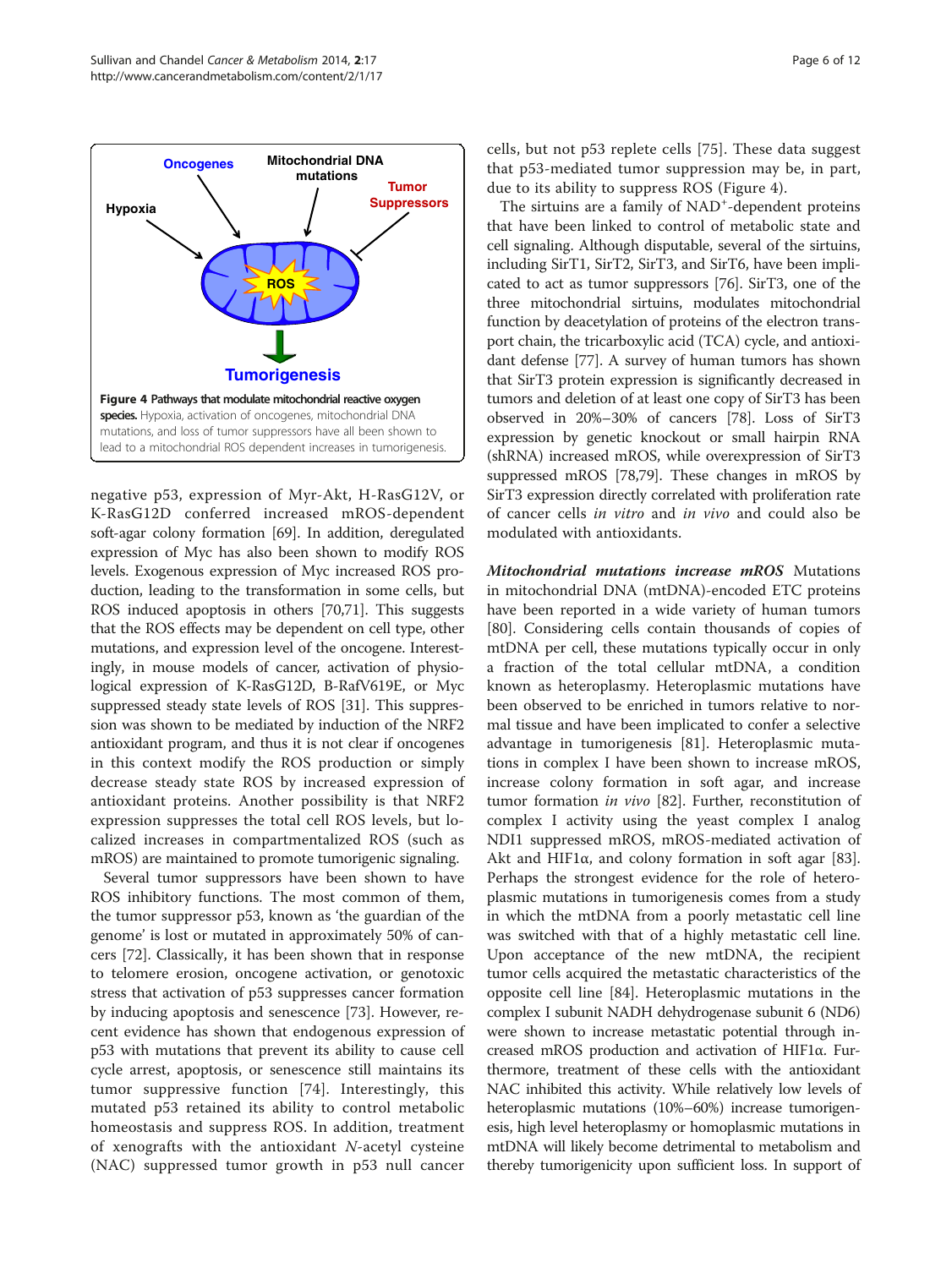this model, large levels of heteroplasmy sensitized cells to growth inhibition under low glucose [\[85\]](#page-10-0). Cancer cells with mitochondrial mutations resulting in homoplasmic loss of complex I function were unable to form xenografts [[86](#page-10-0)]. In addition, loss of mitochondrial transcription factor A (TFAM), a transcription factor required for mtDNA replication, inhibited tumor formation in an in vivo mouse model of K-Ras-driven lung cancer [\[69\]](#page-10-0). However, heterozygosity for TFAM caused a mROS dependent increase in intestinal tumorigenesis in an  $APC^{min/+}$  mouse model of cancer [[87](#page-10-0)]. Thus, moderate amounts of heteroplasmy may be beneficial for tumorigenesis by increasing mROS while high heteroplasmic mutations or homoplasmic mutations may inhibit tumorigenesis by causing metabolic dysfunction (Figure 5).

Mutations in components of the nuclear-encoded mitochondrial metabolic enzyme succinate dehydrogenase (SDH) have been shown to lead to paraganglioma and pheochromocytoma [\[88\]](#page-10-0). The SDH complex is comprised of four subunits (SDHA, SDHB, SDHC, and SDHD) and is the only TCA cycle enzyme that is also a component of the ETC (complex II). Mutations in SDHB, SDHC, and SDHD are commonly associated with cancer formation, whereas mutations in SDHA are rarely associated. Interestingly, given the structure and mechanism of complex II, loss of SDHB, SDHC, and SDHD would allow for acceptance of an electron, but not progression along the ETC, and thus may increase ROS generation. In support of this model, loss of SDHB, but not SDHA increases mROS, HIF1α, and tumorigenicity [\[89](#page-10-0)]. In addition, mutations in SDHC are also been associated with increased mROS and tumorigenesis [\[90\]](#page-10-0). Thus, loss of components of the SDH complex may, in part, cause tumorigenesis by increasing mROS levels.

In hereditary leiomyomatosis and renal cell cancer (HLRCC), the loss of the TCA cycle enzyme fumarate hydratase (FH) leads to accumulation of the metabolite fumarate and renal cell cancer. FH-deficient cancer cells display pseudo-hypoxia with aberrant activation of HIF1α. Congruent with SDH mutations, this HIF1α activation was also shown to be ROS dependent [[91](#page-10-0)]. However, the mechanism of ROS production is different than SDH mutations. Intracellular thiolate residues on cysteines can undergo a nucleophilic attack on the electrophilic alkene bond of fumarate to produce a 'succination' modification [[92](#page-10-0)]. Accumulated fumarate in FH-deficient cells succinates the thiol residue on the intracellular antioxidant molecule glutathione to produce the metabolite succinated glutathione (GSF) [[93](#page-10-0)]. The metabolism of GSF consumes NADPH, the primary reducing equivalent used in ROS detoxification reactions. Thus, GSF reduces overall NADPH antioxidant capacity resulting in increased mROS and HIF1α stabilization. Interestingly, FH-null cancer cells also display hyper-activation of the master antioxidant transcription factor NRF2. While ROS have been shown to stabilize NRF2, FH-deficient cancer cells primarily activate NRF2 by succination and inactivation of KEAP1 [[93-](#page-10-0)[95\]](#page-11-0). Depletion of NRF2 by shRNA in FH-null cells further increased ROS, increased HIF1α stabilization, and decreased proliferation, suggesting that NRF2 suppresses

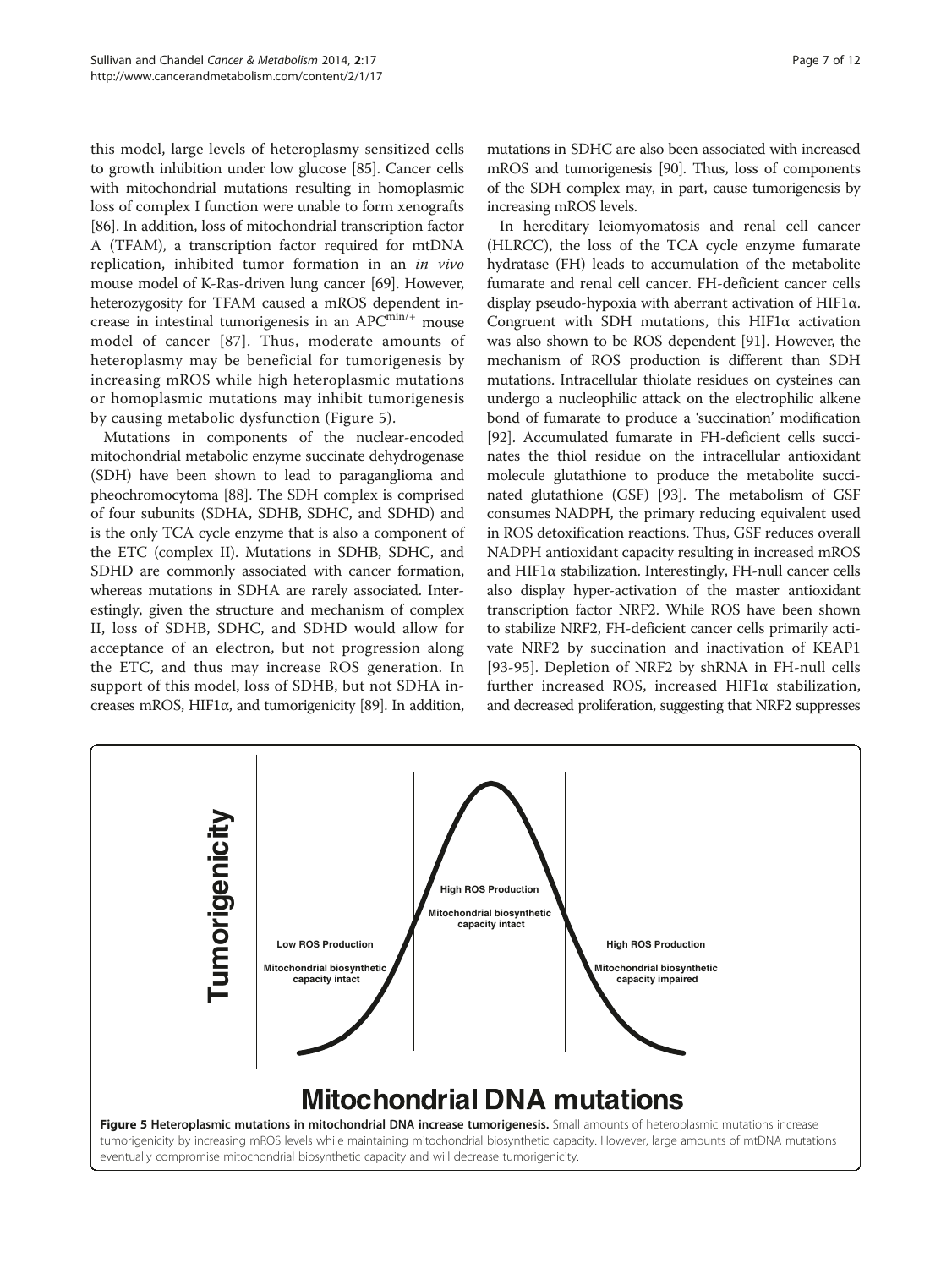<span id="page-7-0"></span>fumarate-mediated ROS to maintain a favorable homeostatic level compatible with proliferation [\[93\]](#page-10-0).

# Targeting ROS for therapy

**Normal Cells**

Suppressing ROS to inhibit proliferation ROS contribute to mitogenic signaling, and thus decreasing intracellular ROS levels is an attractive method for inhibiting cancer growth. With this in mind, several large-scale studies have investigated whether supplementation with antioxidant vitamins, including β-carotene and vitamin A or vitamin E can reduce cancer risk in humans. Contrary to the expected result, supplementation increased the risk of cancer in both cases [[96](#page-11-0),[97](#page-11-0)]. In agreement with these results, in genetic mouse models of K-Ras- or B-Raf-induced lung cancer, treatment with NAC or vitamin E markedly enhanced tumor growth and accelerated mortality [[98](#page-11-0)]. These results show that the potential use of antioxidants for cancer therapy is complex and needs

to be carefully validated before being applied. One possibility for the failure of these antioxidants as cancer treatments is their lack of specificity. Treatment of patients with general antioxidants may modulate many physiological processes that are relevant to cancer growth. For example, the immune system, an important modulator of cancer growth, has been shown to be sensitive to ROS levels [\[99\]](#page-11-0). Another possibility is that general antioxidants are differentially effective than targeted antioxidants. Mitochondrial-targeted versions of antioxidants have been shown to be potent inhibitors of cancer cell growth in vitro and in vivo [\[69](#page-10-0)[,100](#page-11-0)]. Thus, further inves-

antioxidants are a viable method to treat cancer. Another approach for inhibiting ROS is to decrease production. Decreasing mROS production necessarily involves inhibition of the ETC and thus may not be a practical due to toxicity inherent in inhibiting mitochondrial respiration. However, patients taking the antidiabetic

tigation needs to be considered to determine if targeted

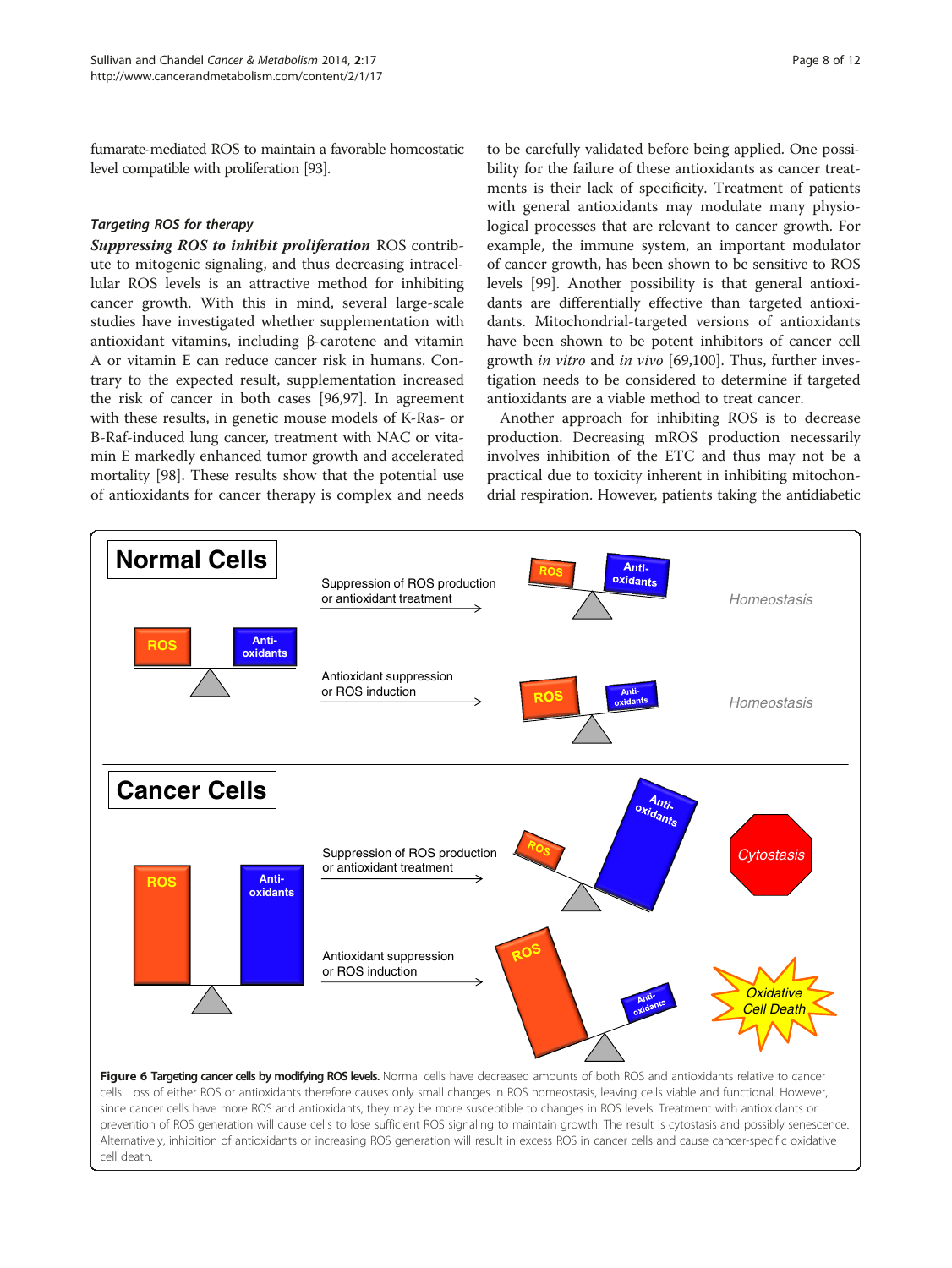<span id="page-8-0"></span>drug metformin have recently been shown to have a reduced risk of cancer incidence and mortality [\[101](#page-11-0)]. Metformin has been shown to act as an inhibitor of complex I of the ETC [[102,103\]](#page-11-0). We recently used a metformin insensitive complex I analog to confirm that the anticancer effect of metformin is primarily mediated by specific inhibition of complex I of cancer cells in vivo [[104\]](#page-11-0). Interestingly, we also observed that treatment with metformin suppressed hypoxic activation of HIF1α, indicating that it may also decrease production of mROS under hypoxia. Whether this effect is important for the cancer suppressive effects of metformin requires further investigation. An alternative approach to decrease ROS production is by inhibiting NADPH oxidases. Indeed, loss of NADPH oxidase 4 has been shown to activate apoptosis in pancreatic cancer cells [\[105](#page-11-0)]. In addition, inhibitors of NADPH oxidase activity have been shown to have efficacy on mouse models of cancer in vivo [\[106,107\]](#page-11-0).

Increasing ROS to selectively kill cancer cells Considering that cancer cells have increased ROS levels, they may be selectively sensitive to the damaging effects of further increasing ROS. Increasing ROS production specifically in cancer cells is likely difficult to accomplish, although it is one proposed mechanism for how many current chemotherapeutics function [\[108](#page-11-0)]. Alternatively, since cancer cells frequently have increased expression of antioxidants to maintain homeostasis, a promising therapeutic approach is to inhibit antioxidants to expose cancer cells to endogenously produced ROS [[109](#page-11-0)]. In support of this model, several small molecule screens identifying compounds that specifically inhibit growth of transformed cells have converged upon glutathione utilization [[110](#page-11-0)-[112\]](#page-11-0). In all cases, treatment with the identified small molecules decreased glutathione levels, increased ROS, and could be rescued by treatment with NAC. In addition, inhibition of antioxidant pathways has also been shown to be effective for inhibiting cancer growth. Genetic knockout of NRF2 inhibited disease progression in mouse models of pancreatic and lung cancer [\[31,32](#page-9-0)]. Inhibition of SOD1 by the small molecule ATN-224 was shown to cause ROS-dependent cancer cell death in vitro and decreased tumor burden in advanced K-Ras-driven lung cancers *in vivo* [[113](#page-11-0)]. These recent examples provide further proof of principle that increasing ROS, whether by increasing production or inhibiting antioxidants, is a promising approach for targeting cancer cells (Figure [6](#page-7-0)). Further research is warranted to determine which components of the antioxidant pathway are selectively essential for tumor growth.

It is becoming increasingly apparent that ROS play an important role in the biology of tumorigenesis. While

several mechanisms have been presented here, the bulk of ROS-mediated signaling targets are largely unknown. However, the frequency of cancer-associated mutations that increase ROS levels suggests that increased production of ROS may be a common output of a large fraction of cancer-associated mutations in oncogenes and tumor suppressors. In addition, the apparent selection for mitochondrial mutations that increase ROS at the detriment of metabolic flexibility suggests that ROS are strongly selected for in these cancer cells. An emerging model is that cancer cells increase the production of ROS to activate localized pro-tumorigenic signaling but balance the increased ROS with elevated antioxidant activity to maintain redox balance. As with all studies in cancer, the final goal will be to design therapeutics that can take advantage of these discoveries. Both the suppression of ROS to prevent activation of pro-tumorigenic signaling pathways and the exacerbation of ROS by disabling antioxidants to induce cell death represent promising approaches in this regard. Future work is needed to better understand ROS-targeted pathways. In addition, future studies need to determine what sources of ROS and what specific antioxidants are required for homeostasis. With this knowledge, we can better understand cancer biology and design novel therapeutics to specifically treat cancer cells.

## Competing interests

The authors declare that they have no competing interests.

## Authors' contributions

LS wrote the manuscript and prepared the figures. NC supervised the design of the review and wrote the manuscript. Both authors read and approved the final manuscript.

### Acknowledgements

This work was supported by NIH grants RO1CA123067 (NSC).

### Author details

<sup>1</sup>The Koch Institute for Integrative Cancer Research at Massachusetts Institute of Technology, Cambridge, MA 02139, USA. <sup>2</sup>Division of Pulmonary and Critical Care Medicine, Department of Medicine, The Feinberg School of Medicine, Northwestern University, Chicago, IL 60611, USA.

## Received: 3 June 2014 Accepted: 27 August 2014 Published: 28 November 2014

### References

- 1. Szatrowski TP, Nathan CF: Production of large amounts of hydrogen peroxide by human tumor cells. Can Res 1991, 51(3):794-798.
- 2. Ames BN, Shigenaga MK, Hagen TM: Oxidants, antioxidants, and the degenerative diseases of aging. Proc Natl Acad Sci USA 1993, 90(17):7915–7922.
- 3. Cross CE, Halliwell B, Borish ET, Pryor WA, Ames BN, Saul RL, McCord JM, Harman D: Oxygen radicals and human disease. Ann Intern Med 1987, 107(4):526–545.
- 4. Sundaresan M, Yu ZX, Ferrans VJ, Irani K, Finkel T: Requirement for generation of H2O2 for platelet-derived growth factor signal transduction. Science 1995, 270(5234):296–299.
- Bae YS, Kang SW, Seo MS, Baines IC, Tekle E, Chock PB, Rhee SG: Epidermal growth factor (EGF)-induced generation of hydrogen peroxide. Role in EGF receptor-mediated tyrosine phosphorylation. J Biol Chem 1997, 272(1):217–221.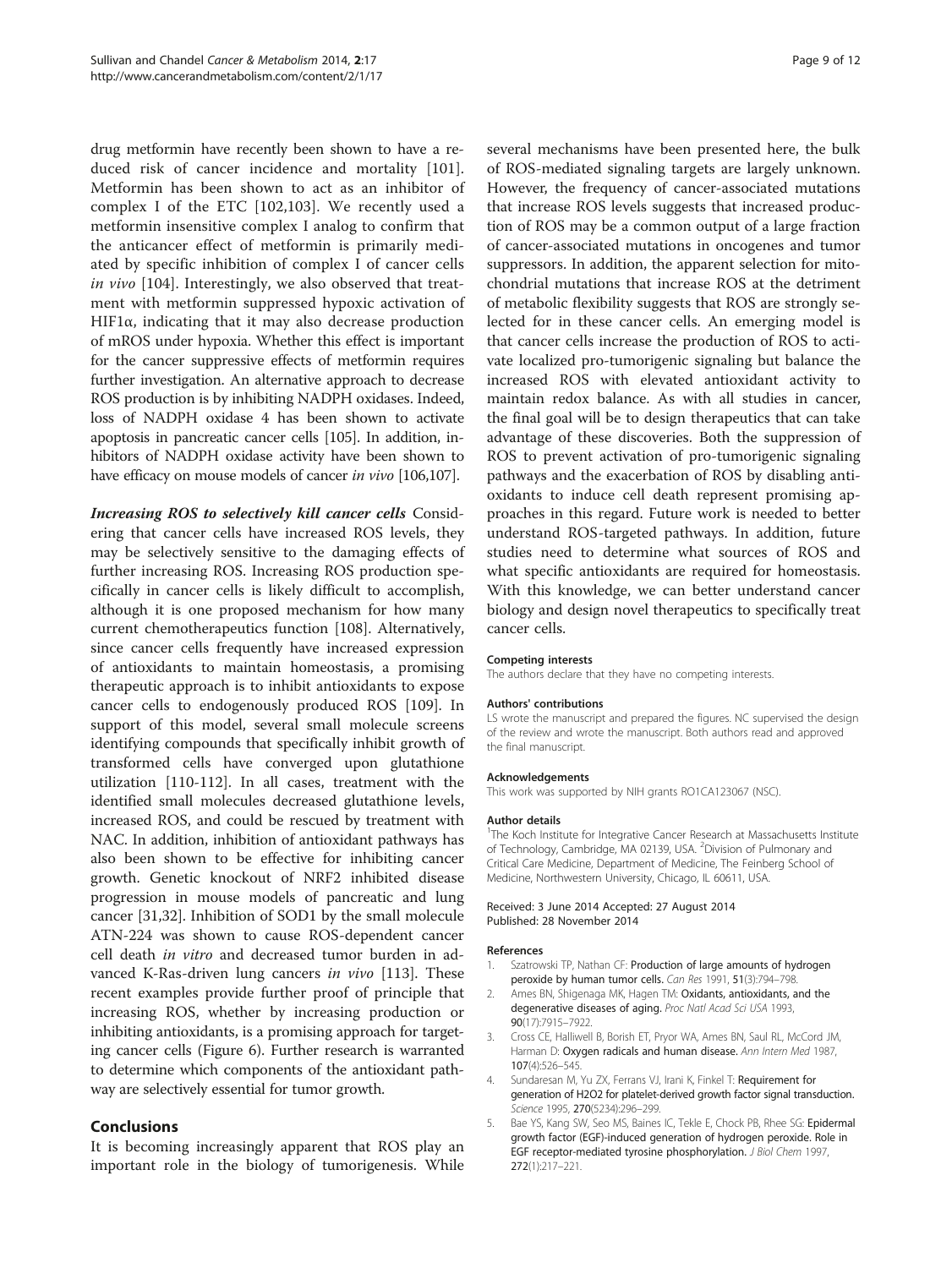- <span id="page-9-0"></span>6. Finkel T: From sulfenylation to sulfhydration: what a thiolate needs to tolerate. Sci Signal 2012, 5(215):e10.
- 7. Finkel T: Oxidant signals and oxidative stress. Curr Opin Cell Biol 2003, 15(2):247–254.
- 8. Buetler TM, Krauskopf A, Ruegg UT: Role of superoxide as a signaling molecule. News Physiol Sci 2004, 19:120–123.
- 9. Babior BM: NADPH oxidase: an update. Blood 1999, 93(5):1464–1476.
- 10. Brown DI, Griendling KK: Nox proteins in signal transduction. Free Radic Biol Med 2009, 47(9):1239–1253.
- 11. Jiang F, Zhang Y, Dusting GJ: NADPH oxidase-mediated redox signaling: roles in cellular stress response, stress tolerance, and tissue repair. Pharmacol Rev 2011, 63(1):218–242.
- 12. Irani K, Xia Y, Zweier JL, Sollott SJ, Der CJ, Fearon ER, Sundaresan M, Finkel T, Goldschmidt-Clermont PJ: Mitogenic signaling mediated by oxidants in Ras-transformed fibroblasts. Science 1997, 275(5306):1649–1652.
- 13. Wang J, Pareja KA, Kaiser CA, Sevier CS: Redox signaling via the molecular chaperone BiP protects cells against endoplasmic reticulum-derived oxidative stress. Elife 2014, 3:e03496.
- 14. Quinlan CL, Treberg JR, Perevoshchikova IV, Orr AL, Brand MD: Native rates of superoxide production from multiple sites in isolated mitochondria measured using endogenous reporters. Free Radic Biol Med 2012, 53(9):1807–1817.
- 15. Handy DE, Loscalzo J: Redox regulation of mitochondrial function. Antioxid Redox Signal 2012, 16(11):1323–1367.
- 16. Murphy MP: How mitochondria produce reactive oxygen species. Biochem J 2009, 417(1):1–13.
- 17. Brand MD: The sites and topology of mitochondrial superoxide production. Exp Gerontol 2010, 45(7–8):466–472.
- 18. Muller FL, Liu Y, Van Remmen H: Complex III releases superoxide to both sides of the inner mitochondrial membrane. J Biol Chem 2004, 279(47):49064–49073.
- 19. Sena LA, Chandel NS: Physiological roles of mitochondrial reactive oxygen species. Mol Cell 2012, 48(2):158–167.
- 20. Wood ZA, Schroder E, Robin Harris J, Poole LB: Structure, mechanism and regulation of peroxiredoxins. Trends Biochem Sci 2003, 28(1):32–40.
- 21. Cox AG, Winterbourn CC, Hampton MB: Mitochondrial peroxiredoxin involvement in antioxidant defence and redox signalling. Biochem J 2010, 425(2):313–325.
- 22. Winterbourn CC, Hampton MB: Thiol chemistry and specificity in redox signaling. Free Radic Biol Med 2008, 45(5):549–561.
- 23. Woo HA, Yim SH, Shin DH, Kang D, Yu DY, Rhee SG: Inactivation of peroxiredoxin I by phosphorylation allows localized H(2)O(2) accumulation for cell signaling. Cell 2010, 140(4):517–528.
- 24. Cao C, Leng Y, Huang W, Liu X, Kufe D: Glutathione peroxidase 1 is regulated by the c-Abl and Arg tyrosine kinases. J Biol Chem 2003, 278(41):39609–39614.
- 25. Sporn MB, Liby KT: NRF2 and cancer: the good, the bad and the importance of context. Nature reviews Cancer 2012, 12(8):564–571.
- 26. Jaramillo MC, Zhang DD: The emerging role of the Nrf2-Keap1 signaling pathway in cancer. Genes Dev 2013, 27(20):2179–2191.
- 27. Malhotra D, Portales-Casamar E, Singh A, Srivastava S, Arenillas D, Happel C, Shyr C, Wakabayashi N, Kensler TW, Wasserman WW, Biswal S: Global mapping of binding sites for Nrf2 identifies novel targets in cell survival response through ChIP-Seq profiling and network analysis. Nucleic Acids Res 2010, 38(17):5718–5734.
- 28. Dinkova-Kostova AT, Holtzclaw WD, Cole RN, Itoh K, Wakabayashi N, Katoh Y, Yamamoto M, Talalay P: Direct evidence that sulfhydryl groups of Keap1 are the sensors regulating induction of phase 2 enzymes that protect against carcinogens and oxidants. Proc Natl Acad Sci USA 2002, 99 (18):11908–11913.
- 29. Zhang DD, Hannink M: Distinct cysteine residues in Keap1 are required for Keap1-dependent ubiquitination of Nrf2 and for stabilization of Nrf2 by chemopreventive agents and oxidative stress. Mol Cell Biol 2003, 23(22):8137–8151.
- 30. Fourquet S, Guerois R, Biard D, Toledano MB: Activation of NRF2 by nitrosative agents and H2O2 involves KEAP1 disulfide formation. J Biol Chem 2010, 285(11):8463–8471.
- 31. DeNicola GM, Karreth FA, Humpton TJ, Gopinathan A, Wei C, Frese K, Mangal D, Yu KH, Yeo CJ, Calhoun ES, Scrimieri F, Winter JM, Hruban RH, Iacobuzio-Donahue C, Kern SE, Blair IA, Tuveson DA: Oncogene-induced Nrf2 transcription promotes ROS detoxification and tumorigenesis. Nature 2011, 475(7354):106–109.
- 32. Satoh H, Moriguchi T, Takai J, Ebina M, Yamamoto M: Nrf2 prevents initiation but accelerates progression through the Kras signaling pathway during lung carcinogenesis. Cancer research 2013, 73(13):4158–4168.
- 33. Neumann CA, Krause DS, Carman CV, Das S, Dubey DP, Abraham JL, Bronson RT, Fujiwara Y, Orkin SH, Van Etten RA: Essential role for the peroxiredoxin Prdx1 in erythrocyte antioxidant defence and tumour suppression. Nature 2003, 424(6948):561–565.
- 34. Cantley LC: The phosphoinositide 3-kinase pathway. Science 2002, 296(5573):1655–1657.
- 35. Nemoto S, Finkel T: Redox regulation of forkhead proteins through a p66shc-dependent signaling pathway. Science 2002, 295(5564):2450–2452.
- 36. Lee SR, Yang KS, Kwon J, Lee C, Jeong W, Rhee SG: Reversible inactivation of the tumor suppressor PTEN by H2O2. J Biol Chem 2002, 277(23):20336–20342.
- 37. Leslie NR, Bennett D, Lindsay YE, Stewart H, Gray A, Downes CP: Redox regulation of PI 3-kinase signalling via inactivation of PTEN. EMBO J 2003, 22(20):5501–5510.
- 38. Connor KM, Subbaram S, Regan KJ, Nelson KK, Mazurkiewicz JE, Bartholomew PJ, Aplin AE, Tai YT, Aguirre-Ghiso J, Flores SC, Melendez JA: Mitochondrial H2O2

regulates the angiogenic phenotype via PTEN oxidation. J Biol Chem 2005, 280(17):16916–16924.

- 39. Pelicano H, Xu RH, Du M, Feng L, Sasaki R, Carew JS, Hu Y, Ramdas L, Hu L, Keating MJ, Zhang W, Plunkett W, Huang P: Mitochondrial respiration defects in cancer cells cause activation of Akt survival pathway through a redox-mediated mechanism. J Cell Biol 2006, 175(6):913–923.
- 40. Ostman A, Frijhoff J, Sandin A, Bohmer FD: Regulation of protein tyrosine phosphatases by reversible oxidation. J Biochem 2011, 150(4):345–356.
- 41. Rao RK, Clayton LW: Regulation of protein phosphatase 2A by hydrogen peroxide and glutathionylation. Biochem Biophys Res Commun 2002, 293(1):610–616.
- 42. Salmeen A, Andersen JN, Myers MP, Meng TC, Hinks JA, Tonks NK, Barford D: Redox regulation of protein tyrosine phosphatase 1B involves a sulphenyl-amide intermediate. Nature 2003, 423(6941):769–773.
- 43. Lou YW, Chen YY, Hsu SF, Chen RK, Lee CL, Khoo KH, Tonks NK, Meng TC: Redox regulation of the protein tyrosine phosphatase PTP1B in cancer cells. FEBS J 2008, 275(1):69–88.
- 44. Semenza GL: Hypoxia-inducible factors in physiology and medicine. Cell 2012, 148(3):399–408.
- 45. Kaelin WG Jr, Ratcliffe PJ: Oxygen sensing by metazoans: the central role of the HIF hydroxylase pathway. Mol Cell 2008, 30(4):393–402.
- 46. Semenza GL: Targeting HIF-1 for cancer therapy. Nature reviews Cancer 2003, 3(10):721–732.
- 47. Chandel NS, Maltepe E, Goldwasser E, Mathieu CE, Simon MC, Schumacker PT: Mitochondrial reactive oxygen species trigger hypoxia-induced transcription. Proc Natl Acad Sci USA 1998, 95(20):11715–11720.
- 48. Chandel NS, Schumacker PT: Cells depleted of mitochondrial DNA (rho0) yield insight into physiological mechanisms. FEBS Lett 1999, 454(3):173–176.
- 49. Chandel NS, McClintock DS, Feliciano CE, Wood TM, Melendez JA, Rodriguez AM, Schumacker PT: Reactive oxygen species generated at mitochondrial complex III stabilize hypoxia-inducible factor-1alpha during hypoxia: a mechanism of O2 sensing. J Biol Chem 2000, 275(33):25130–25138.
- 50. Waypa GB, Marks JD, Guzy R, Mungai PT, Schriewer J, Dokic D, Schumacker PT: Hypoxia triggers subcellular compartmental redox signaling in vascular smooth muscle cells. Circ Res 2010, 106(3):526–535.
- 51. Guzy RD, Hoyos B, Robin E, Chen H, Liu L, Mansfield KD, Simon MC, Hammerling U, Schumacker PT: Mitochondrial complex III is required for hypoxia-induced ROS production and cellular oxygen sensing. Cell Metab 2005, 1(6):401–408.
- 52. Brunelle JK, Bell EL, Quesada NM, Vercauteren K, Tiranti V, Zeviani M, Scarpulla RC, Chandel NS: Oxygen sensing requires mitochondrial ROS but not oxidative phosphorylation. Cell Metab 2005, 1(6):409–414.
- 53. Mansfield KD, Guzy RD, Pan Y, Young RM, Cash TP, Schumacker PT, Simon MC: Mitochondrial dysfunction resulting from loss of cytochrome c impairs cellular oxygen sensing and hypoxic HIF-alpha activation. Cell Metab 2005, 1(6):393–399.
- 54. Bell EL, Klimova TA, Eisenbart J, Moraes CT, Murphy MP, Budinger GR, Chandel NS: The Qo site of the mitochondrial complex III is required for the transduction of hypoxic signaling via reactive oxygen species production. J Cell Biol 2007, 177(6):1029–1036.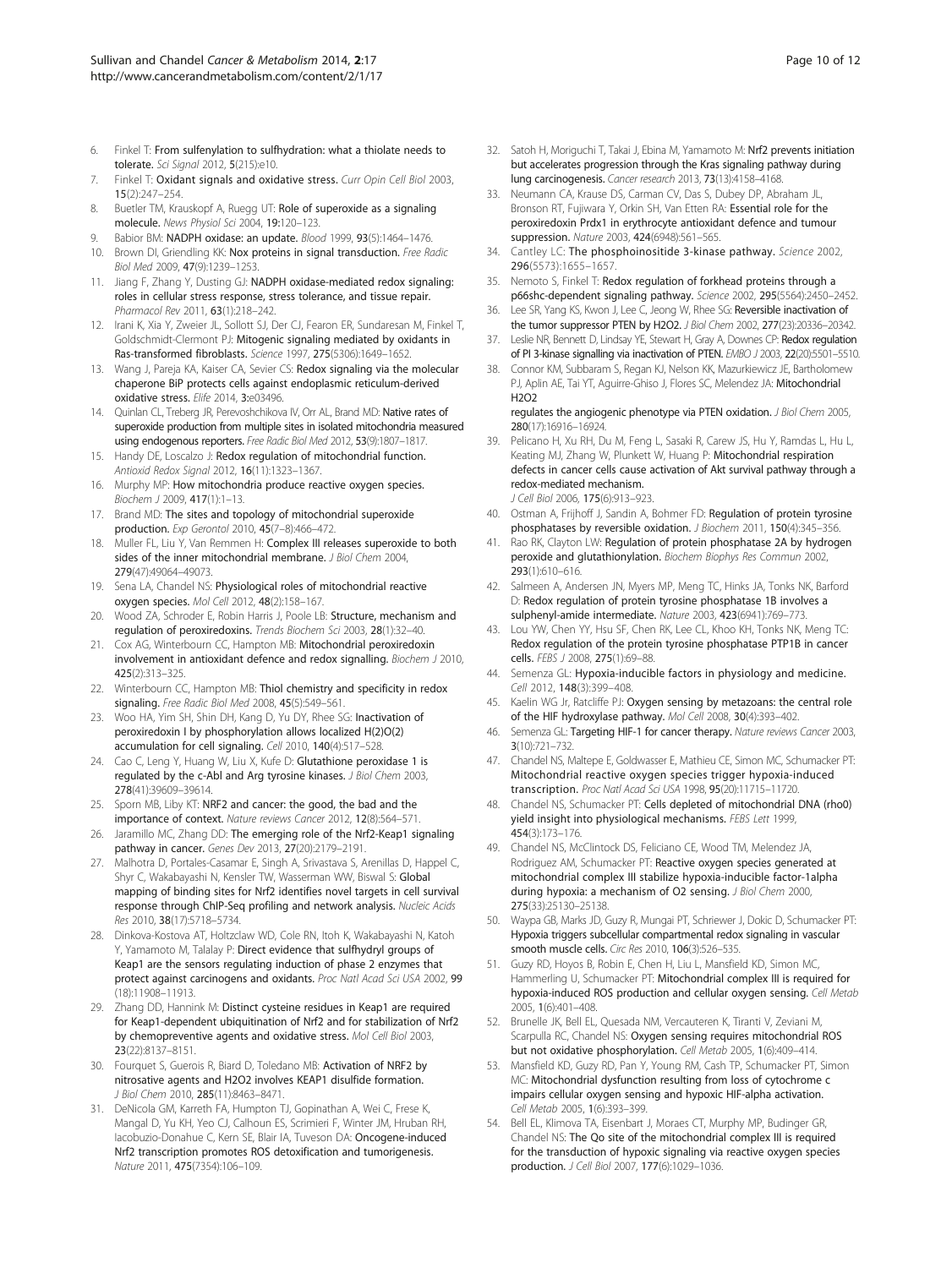- <span id="page-10-0"></span>55. Gerald D, Berra E, Frapart YM, Chan DA, Giaccia AJ, Mansuy D, Pouyssegur J, Yaniv M, Mechta-Grigoriou F: JunD reduces tumor angiogenesis by protecting cells from oxidative stress. Cell 2004, 118(6):781–794.
- 56. Sanjuan-Pla A, Cervera AM, Apostolova N, Garcia-Bou R, Victor VM, Murphy MP, McCreath KJ: A targeted antioxidant reveals the importance of mitochondrial reactive oxygen species in the hypoxic signaling of HIF-1alpha. FEBS Lett 2005, 579(12):2669–2674.
- 57. Lin X, David CA, Donnelly JB, Michaelides M, Chandel NS, Huang X, Warrior U, Weinberg F, Tormos KV, Fesik SW, Shen Y: A chemical genomics screen highlights the essential role of mitochondria in HIF-1 regulation. Proc Natl Acad Sci USA 2008, 105(1):174–179.
- 58. Ma Q, Cavallin LE, Yan B, Zhu S, Duran EM, Wang H, Hale LP, Dong C, Cesarman E, Mesri EA, Goldschmidt-Clermont PJ: Antitumorigenesis of antioxidants in a transgenic Rac1 model of Kaposi's sarcoma. Proc Natl Acad Sci U S A 2009, 106(21):8683–8688.
- 59. Gao P, Zhang H, Dinavahi R, Li F, Xiang Y, Raman V, Bhujwalla ZM, Felsher DW, Cheng L, Pevsner J, Lee LA, Semenza GL, Dang CV: HIF-dependent antitumorigenic effect of antioxidants in vivo. Can Cell 2007, 12(3):230–238.
- 60. Kim JW, Tchernyshyov I, Semenza GL, Dang CV: HIF-1-mediated expression of pyruvate dehydrogenase kinase: a metabolic switch required for cellular adaptation to hypoxia. Cell Metab 2006, 3(3):177–185.
- 61. Tello D, Balsa E, Acosta-Iborra B, Fuertes-Yebra E, Elorza A, Ordóñez Á, Corral-Escariz M, Soro I, López-Bernardo E, Perales-Clemente E, Martínez-Ruiz A, Enríquez JA, Aragonés J, Cadenas S, Landázuri MO: Induction of the mitochondrial NDUFA4L2 protein by HIF-1α decreases oxygen consumption by inhibiting complex I activity. Cell Metab 2011, 14(6):768–779.
- 62. Chen Z, Li Y, Zhang H, Huang P, Luthra R: Hypoxia-regulated microRNA-210 modulates mitochondrial function and decreases ISCU and COX10 expression. Oncogene 2010, 29(30):4362–4368.
- 63. Chan SY, Zhang YY, Hemann C, Mahoney CE, Zweier JL, Loscalzo J: MicroRNA-210 controls mitochondrial metabolism during hypoxia by repressing the iron-sulfur cluster assembly proteins ISCU1/2. Cell Metab 2009, 10(4):273–284.
- 64. Mitsuishi Y, Taguchi K, Kawatani Y, Shibata T, Nukiwa T, Aburatani H, Yamamoto M, Motohashi H: Nrf2 redirects glucose and glutamine into anabolic pathways in metabolic reprogramming. Can Cell 2012, 22(1):66–79.
- 65. Hitosugi T, Kang S, Vander Heiden MG, Chung TW, Elf S, Lythgoe K, Dong S, Lonial S, Wang X, Chen GZ, Xie J, Gu TL, Polakiewicz RD, Roesel JL, Boggon TJ, Khuri FR, Gilliland DG, Cantley LC, Kaufman J, Chen J: Tyrosine phosphorylation inhibits PKM2 to promote the Warburg effect and tumor growth. Sci Signal 2009, 2(97):ra73.
- 66. Christofk HR, Vander Heiden MG, Wu N, Asara JM, Cantley LC: Pyruvate kinase M2 is a phosphotyrosine-binding protein. Nature 2008, 452(7184):181–186.
- 67. Anastasiou D, Poulogiannis G, Asara JM, Boxer MB, Jiang JK, Shen M, Bellinger G, Sasaki AT, Locasale JW, Auld DS, Thomas CJ, Vander Heiden MG, Cantley LC: Inhibition of pyruvate kinase M2 by reactive oxygen species contributes to cellular antioxidant responses. Science 2011, 334 (6060):1278–1283.
- 68. Israelsen WJ, Dayton TL, Davidson SM, Fiske BP, Hosios AM, Bellinger G, Li J, Yu Y, Sasaki M, Horner JW, Burga LN, Xie J, Jurczak MJ, DePinho RA, Clish CB, Jacks T, Kibbey RG, Wulf GM, Di Vizio D, Mills GB, Cantley LC, Vander Heiden MG: PKM2 isoform-specific deletion reveals a differential requirement for pyruvate kinase in tumor cells. Cell 2013, 155(2):397–409.
- 69. Weinberg F, Hamanaka R, Wheaton WW, Weinberg S, Joseph J, Lopez M, Kalyanaraman B, Mutlu GM, Budinger GR, Chandel NS: Mitochondrial metabolism and ROS generation are essential for Kras-mediated tumorigenicity. Proc Natl Acad Sci USA 2010, 107(19):8788–8793.
- 70. Vafa O, Wade M, Kern S, Beeche M, Pandita TK, Hampton GM, Wahl GM: c-Myc can induce DNA damage, increase reactive oxygen species, and mitigate p53 function: a mechanism for oncogene-induced genetic instability. Mol Cell 2002, 9(5):1031–1044.
- 71. Tanaka H, Matsumura I, Ezoe S, Satoh Y, Sakamaki T, Albanese C, Machii T, Pestell RG, Kanakura Y: E2F1 and c-Myc potentiate apoptosis through inhibition of NF-kappaB activity that facilitates MnSOD-mediated ROS elimination. Mol Cell 2002, 9(5):1017–1029.
- 72. Levine AJ, Oren M: The first 30 years of p53: growing ever more complex. Nature reviews Cancer 2009, 9(10):749–758.
- 73. Vousden KH, Prives C: Blinded by the light: the growing complexity of p53. Cell 2009, 137(3):413–431.
- 74. Li T, Kon N, Jiang L, Tan M, Ludwig T, Zhao Y, Baer R, Gu W: Tumor suppression in the absence of p53-mediated cell-cycle arrest, apoptosis, and senescence. Cell 2012, 149(6):1269–1283.
- 75. Sablina AA, Budanov AV, Ilyinskaya GV, Agapova LS, Kravchenko JE, Chumakov PM: The antioxidant function of the p53 tumor suppressor. Nat Med 2005, 11(12):1306–1313.
- 76. Roth M, Chen WY: Sorting out functions of sirtuins in cancer. Oncogene 2014, 33(13):1609–1620.
- 77. Bell EL, Guarente L: The SirT3 divining rod points to oxidative stress. Mol Cell 2011, 42(5):561–568.
- 78. Finley LW, Carracedo A, Lee J, Souza A, Egia A, Zhang J, Teruya-Feldstein J, Moreira PI, Cardoso SM, Clish CB, Pandolfi PP, Haigis MC: SIRT3 opposes reprogramming of cancer cell metabolism through HIF1α destabilization. Can Cell 2011, 19(3):416–428.
- 79. Bell EL, Emerling BM, Ricoult SJ, Guarente L: SirT3 suppresses hypoxia inducible factor 1alpha and tumor growth by inhibiting mitochondrial ROS production. Oncogene 2011, 30(26):2986–2996.
- 80. Chatterjee A, Mambo E, Sidransky D: Mitochondrial DNA mutations in human cancer. Oncogene 2006, 25(34):4663–4674.
- Larman TC, DePalma SR, Hadjipanayis AG, Cancer Genome Atlas Research Network, Protopopov A, Zhang J, Gabriel SB, Chin L, Seidman CE, Kucherlapati R, Seidman JG: Spectrum of somatic mitochondrial mutations in five cancers. Proc Natl Acad Sci U S A 2012, 109(35):14087–14091.
- 82. Park JS, Sharma LK, Li H, Xiang R, Holstein D, Wu J, Lechleiter J, Naylor SL, Deng JJ, Lu J, Bai Y: A heteroplasmic, not homoplasmic, mitochondrial DNA mutation promotes tumorigenesis via alteration in reactive oxygen species generation and apoptosis. Hum Mol Genet 2009, 18(9):1578–1589.
- 83. Sharma LK, Fang H, Liu J, Vartak R, Deng J, Bai Y: Mitochondrial respiratory complex I dysfunction promotes tumorigenesis through ROS alteration and AKT activation. Hum Mol Genet 2011, 20(23):4605–4616.
- 84. Ishikawa K, Takenaga K, Akimoto M, Koshikawa N, Yamaguchi A, Imanishi H, Nakada K, Honma Y, Hayashi J: ROS-generating mitochondrial DNA mutations can regulate tumor cell metastasis. Science 2008, 320(5876):661–664.
- 85. Birsoy K, Possemato R, Lorbeer FK, Bayraktar EC, Thiru P, Yucel B, Wang T, Chen WW, Clish CB, Sabatini DM: Metabolic determinants of cancer cell sensitivity to glucose limitation and biguanides. Nature 2014, 508(7494):108–112.
- 86. Iommarini L, Kurelac I, Capristo M, Calvaruso MA, Giorgio V, Bergamini C, Ghelli A, Nanni P, De Giovanni C, Carelli V, Fato R, Lollini PL, Rugolo M, Gasparre G, Porcelli AM: Different mtDNA mutations modify tumor progression in dependence of the degree of respiratory complex I impairment. Hum Mol Genet 2014, 23(6):1453–1466.
- 87. Woo DK, Green PD, Santos JH, D'Souza AD, Walther Z, Martin WD, Christian BE, Chandel NS, Shadel GS: Mitochondrial genome instability and ROS enhance intestinal tumorigenesis in APC(Min/+) mice. Am J Pathol 2012, 180(1):24–31.
- 88. Dahia PL: Pheochromocytoma and paraganglioma pathogenesis: learning from genetic heterogeneity. Nature reviews Cancer 2014, 14(2):108–119.
- 89. Guzy RD, Sharma B, Bell E, Chandel NS, Schumacker PT: Loss of the SdhB, but not the SdhA, subunit of complex II triggers reactive oxygen species-dependent hypoxia-inducible factor activation and tumorigenesis. Mol Cell Biol 2008, 28(2):718–731.
- 90. Ishii T, Yasuda K, Akatsuka A, Hino O, Hartman PS, Ishii N: A mutation in the SDHC gene of complex II increases oxidative stress, resulting in apoptosis and tumorigenesis. Cancer Res 2005, 65(1):203–209.
- 91. Sudarshan S, Sourbier C, Kong HS, Block K, Valera Romero VA, Yang Y, Galindo C, Mollapour M, Scroggins B, Goode N, Lee MJ, Gourlay CW, Trepel J, Linehan WM, Neckers L: Fumarate hydratase deficiency in renal cancer induces glycolytic addiction and hypoxia-inducible transcription factor 1alpha stabilization by glucose-dependent generation of reactive oxygen species. Mol Cell Biol 2009, 29(15):4080-4090.
- 92. Nagai R, Brock JW, Blatnik M, Baatz JE, Bethard J, Walla MD, Thorpe SR, Baynes JW, Frizzell N: Succination of protein thiols during adipocyte maturation: a biomarker of mitochondrial stress. J Biol Chem 2007, 282(47):34219–34228.
- 93. Sullivan LB, Martinez-Garcia E, Nguyen H, Mullen AR, Dufour E, Sudarshan S, Licht JD, Deberardinis RJ, Chandel NS: The proto-oncometabolite fumarate